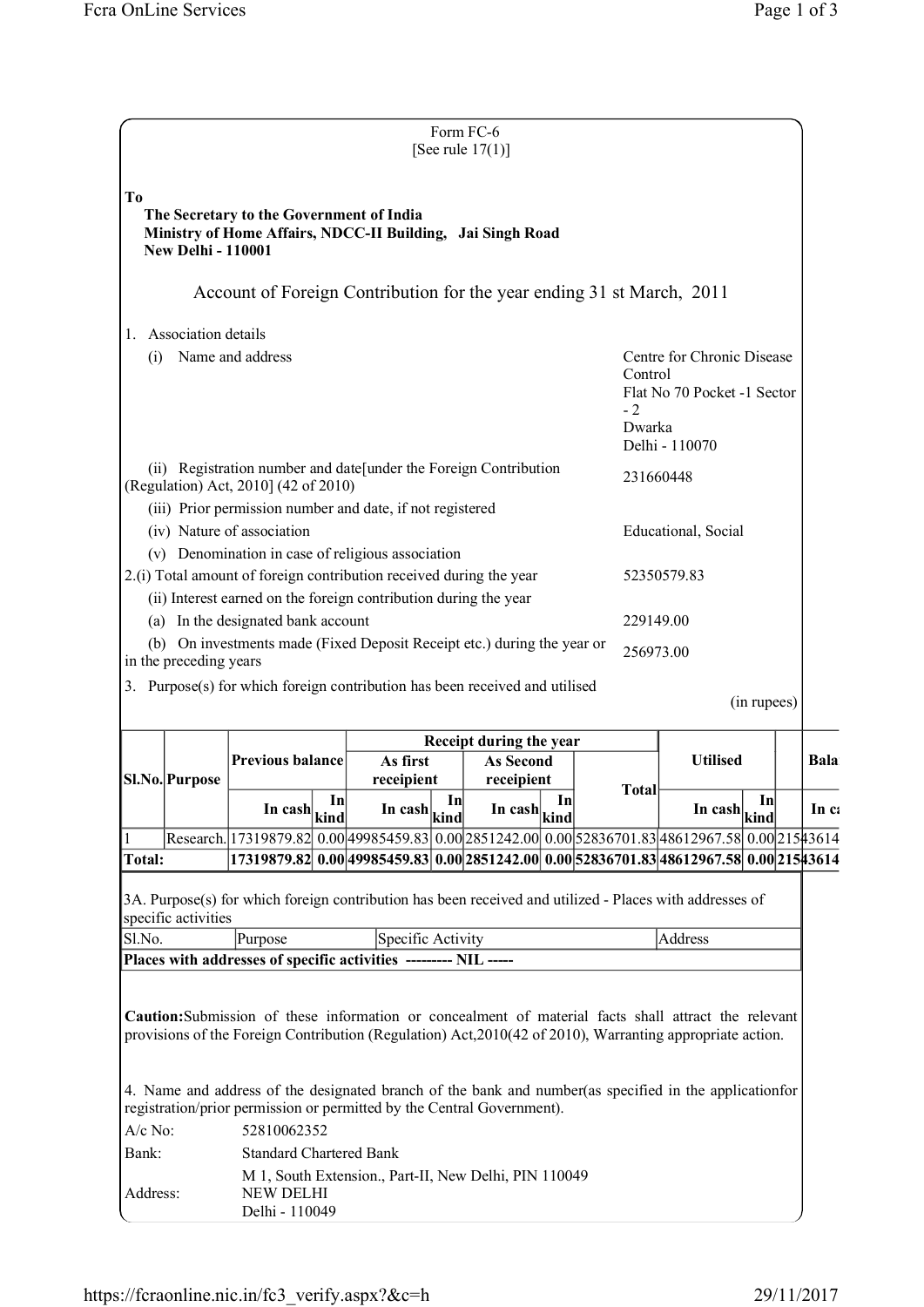|                | <b>Sl.No</b> Donor Name                                                     | <b>Address</b>                                                                                         | <b>Purpose</b> | Receipt                | (in rupees)<br><b>Amount</b>     |
|----------------|-----------------------------------------------------------------------------|--------------------------------------------------------------------------------------------------------|----------------|------------------------|----------------------------------|
|                | <b>Institutional donors(A):-</b>                                            |                                                                                                        |                | date                   |                                  |
| $\mathbf{1}$   | <b>OTHER</b>                                                                |                                                                                                        |                | Research. 31/03/2011   | 486122.00                        |
| $\overline{c}$ | <b>DUKE CLINICAL</b><br><b>RESEARCH</b><br><b>INSTITUTE</b>                 | DURGAM CENTRE,300 WEST<br>MORGAN, ST. SUITE 800, DURHAM, NC<br>27701                                   |                | Research. 22/03/2011   | 208897.04                        |
| 3              | Hamilton Health<br>Science                                                  | Canada                                                                                                 |                | Research. 12/07/2010   | 101051.00                        |
| $\vert 4$      | Hamilton Health<br>Science                                                  | Canada                                                                                                 |                | Research. 14/09/2010   | 660900.00                        |
| 5              | Hamilton Health<br>Science                                                  | Canada                                                                                                 |                | Research. 01/02/2011   | 408417.30                        |
| 6              | <b>ALL INDIA</b><br><b>INSTITUTE OF</b><br><b>MEDICAL</b><br><b>SCIENCE</b> | ANSARI NAGAR, NEW DELHI, DELHI                                                                         |                | Research. 14/02/2011   | 180000.00                        |
| $\overline{7}$ | Public Health<br>Foundation Of India                                        | Hauz Khas, New Delhi                                                                                   |                | Research. 07/07/2010   | 500000.00                        |
| 8              | Public Health<br>Foundation Of India                                        | Hauz Khas, New Delhi                                                                                   |                | Research. $03/11/2010$ | 500000.00                        |
| 9              | Public Health<br>Foundation Of India                                        | Hauz Khas, New Delhi                                                                                   |                | Research. 04/02/2011   | 406453.00                        |
| 10             | Public Health<br>Foundation Of India                                        | Hauz Khas, New Delhi                                                                                   |                | Research. 29/09/2010   | 778667.00                        |
| 11             | <b>IC HEALTH</b>                                                            | C/O GLOBAL FORUM FOR HEALTH<br>RESEARCH, 5 ROUTE DES<br>MORILLONS, 1202,<br>GENEVA, SWITZERLAND        |                | Research. 22/07/2010   | 1050571.61                       |
| 12             | <b>IC HEALTH</b>                                                            | C/O GLOBAL FORUM FOR HEALTH<br>RESEARCH, 5 ROUTE DES<br>MORILLONS, 1202,<br>GENEVA, SWITZERLAND        |                |                        | Research. 27/07/2010 1842400.00  |
| 13             | <b>IC HEALTH</b>                                                            | C/O GLOBAL FORUM FOR HEALTH<br>RESEARCH,5 ROUTE DES<br>MORILLONS, 1202,<br>GENEVA, SWITZERLAND         |                |                        | Research. 18/11/2010 1980900.00  |
| 14             | <b>IC HEALTH</b>                                                            | C/O GLOBAL FORUM FOR HEALTH<br>RESEARCH, 5 ROUTE DES<br>MORILLONS, 1202,<br>GENEVA, SWITZERLAND        |                | Research. $27/12/2010$ | 4400000.00                       |
| 15             | <b>IC HEALTH</b>                                                            | C/O GLOBAL FORUM FOR HEALTH<br>RESEARCH, 5 ROUTE DES<br>MORILLONS, 1202,<br>GENEVA, SWITZERLAND        |                | Research. 08/02/2011   | 2187500.00                       |
| 16             | <b>IMPERIAL</b><br><b>COLLEGE</b>                                           | <b>SOUTH KENSINGTON</b><br>CAMPUS, LONDON, SW7 2AZ, UK                                                 |                |                        | Research. 23/12/2010 13037669.46 |
| 17             | <b>FOUNDATION</b><br><b>CIRCULATORY</b><br><b>HEALTH</b>                    | <b>INTERNATIONAL CENTRE FOR</b><br>CIRCULATORY , HEALTH 59-61<br>NORTH WHARF ROAD, LONDON W2<br>1LA UK |                | Research. 09/09/2010   | 629822.98                        |
| 18             | Westat Incorporation                                                        | 1650, research Boulevard,<br>Rockville, Maryland 20850                                                 |                | Research. 16/06/2010   | 57837.94                         |
| 19             | National Institute of<br>Health                                             | United States of America                                                                               |                | Research. 28/09/2010   | 3508560.00                       |
| $\sqrt{20}$    |                                                                             | United States of America                                                                               |                | Research. 27/12/2010   | 3508428.00                       |